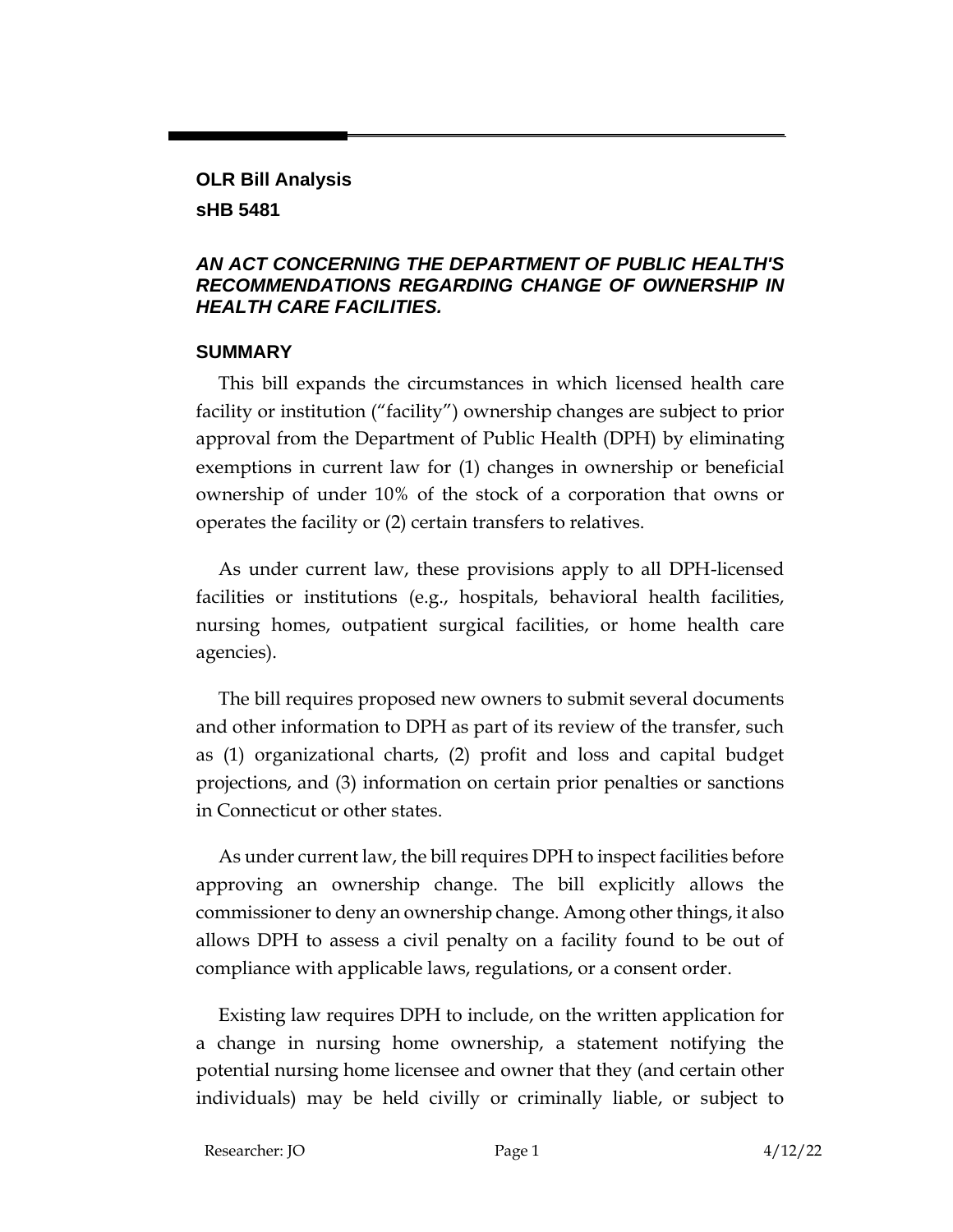administrative sanctions, for abuse or neglect of a resident by a nursing home employee. Current law limits this notice provision to anyone having at least a 10% ownership interest in the nursing home or other entity. As the bill eliminates the 10% threshold exemption as described above, it makes a corresponding change to the notice to specify that this liability could apply to anyone having an ownership interest in the nursing home or entity that owns it.

EFFECTIVE DATE: July 1, 2022

### **APPROVAL PROCESS FOR HEALTH CARE FACILITY OWNERSHIP CHANGES**

#### *Scope of Requirement*

The bill requires all ownership transfers of DPH-licensed health care facilities to be subject to prior approval by the department. This includes (1) direct ownership changes or (2) changes in the ownership of the entity that owns, operates, or maintains the facility.

The bill does so by eliminating two exemptions from current law. First, it eliminates the exemption for changes in ownership or beneficial ownership of under 10% of the stock of a corporation that owns, operates, or maintains the facility.

Second, it eliminates the exemption for certain transfers to relatives, including relatives by marriage (specifically parents, spouses, children, siblings, aunts, uncles, nieces, or nephews). Current law exempts transfers to relatives from the approval process unless it involves (1) at least 10% of the ownership or beneficial ownership of the entity that owns, operates, or maintains the facility; (2) multiple facilities; or (3) a facility that is the subject of a pending complaint, investigation, or licensure action.

By law, under specified conditions, the following are not considered to be ownership changes and thus do not require DPH approval: a (1) change in an entity's legal form of ownership (e.g., a corporation becoming a limited liability company) or (2) a public stock offering meeting certain requirements.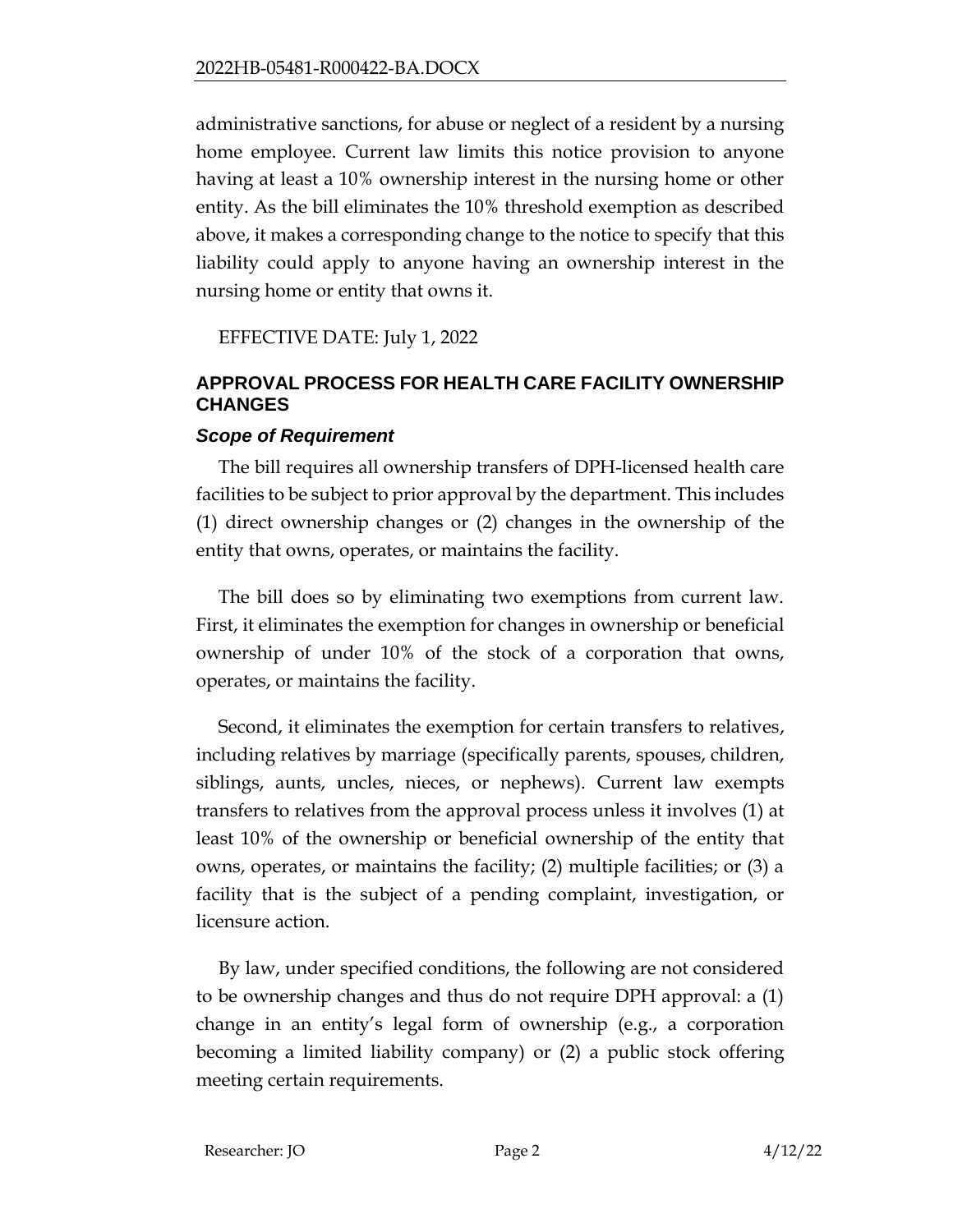### *Application Process*

As under current law, the bill requires at least 120 days' prior notice to DPH before a proposed ownership change of a health care facility. The bill requires the proposed new owner to apply within this timeframe, in a form and manner the commissioner prescribes. The application must include the following materials and information:

- 1. a cover letter stating the applicant's intent to purchase the facility and identifying the facility by name, address, county, and number and type of licensed beds;
- 2. a description of the proposed transaction and the names of the facility's current owner, the proposed new owner, and each owner of any non-publicly traded parent corporation of the new owner;
- 3. if applicable, organizational charts for the proposed new owner, its parent corporation, and its wholly-owned subsidiaries;
- 4. a copy of the sale agreement and any lease or management agreements;
- 5. profit and loss and capital budget projections, including accounts payable with amount due, days overdue, and details of payments to these accounts, for the three years following the ownership change;
- 6. the name and address of any U.S.-based (including territories) licensed health care facility each proposed owner owned, operated, or managed during the prior five years, and audited financial statements of these facilities for the prior three years; and
- 7. a statement that the facility is not the subject of a pending complaint, investigation, or licensure action in any state.

In addition, the application must disclose the following information:

1. any direct or indirect interests, including in intermediate entities

| Researcher: JO | Page 3 | 4/12/22 |
|----------------|--------|---------|
|                |        |         |